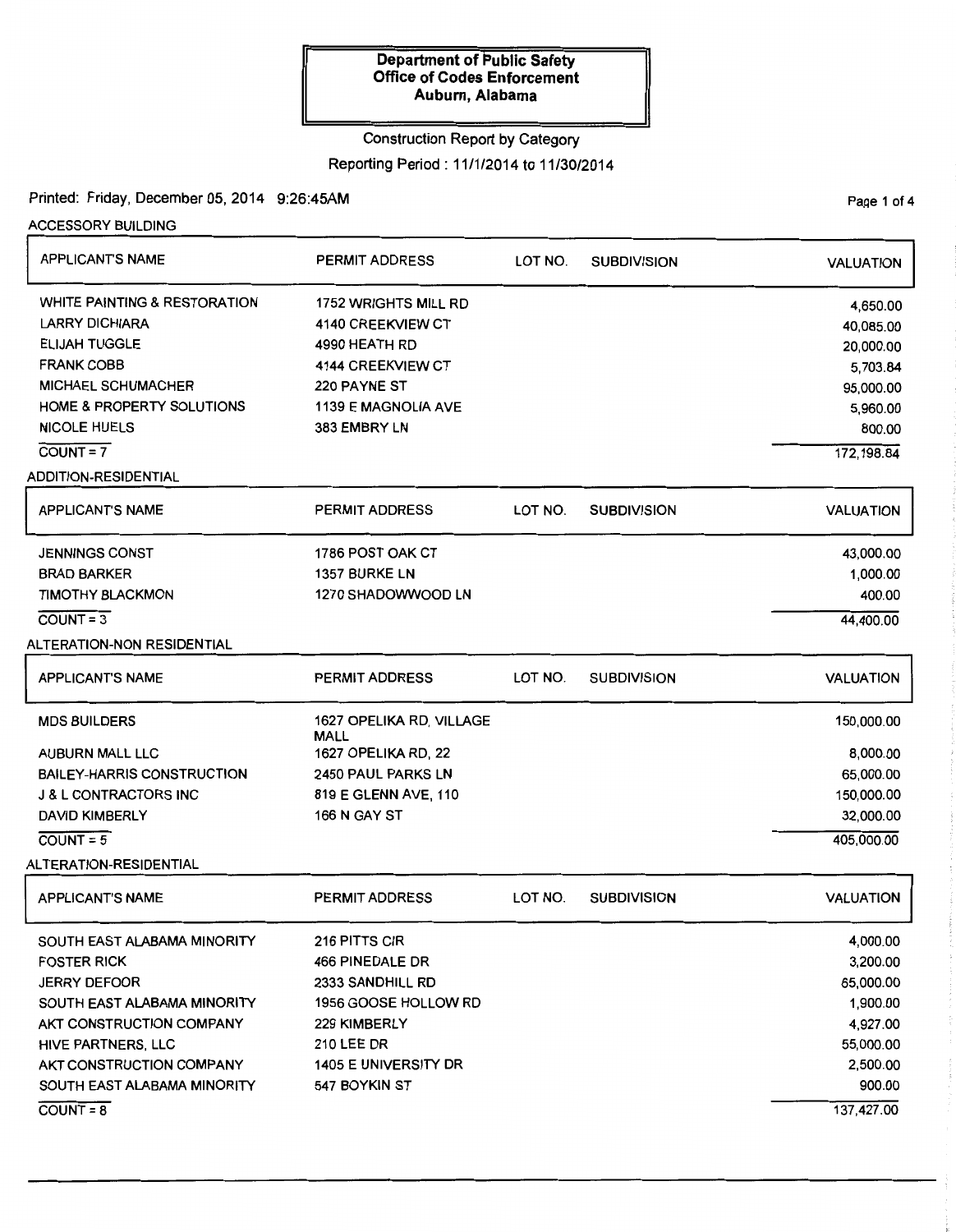## Construction Report by Category

Reporting Period : 11/1/2014 to 11/30/2014

Printed: Friday, December 05, 2014 9:26:45AM

AMUSEMENT/SOCIAURECREATIONAL

| <b>APPLICANT'S NAME</b>      | PERMIT ADDRESS          | LOT NO. | <b>SUBDIVISION</b> | <b>VALUATION</b> |
|------------------------------|-------------------------|---------|--------------------|------------------|
| <b>HUGHES POOLS</b>          | 735 BANBURY ST          |         |                    | 17,000.00        |
| $COUNT = 1$                  |                         |         |                    | 17,000.00        |
| ROOFING- NON RESIDENTIAL     |                         |         |                    |                  |
| <b>APPLICANT'S NAME</b>      | <b>PERMIT ADDRESS</b>   | LOT NO. | <b>SUBDIVISION</b> | <b>VALUATION</b> |
| <b>SUPERIOR ROOFING</b>      | 332 GENELDA AVE         |         |                    | 10,820.00        |
| $COUNT = 1$                  |                         |         |                    | 10,820.00        |
| ROOFING-RESIDENTIAL          |                         |         |                    |                  |
| <b>APPLICANTS NAME</b>       | PERMIT ADDRESS          | LOT NO. | <b>SUBDIVISION</b> | <b>VALUATION</b> |
| <b>SUPERIOR ROOFING</b>      | 755 WILD GINGER LN      |         |                    | 6,100.00         |
| <b>SUPERIOR ROOFING</b>      | <b>1353 TEABERRY CT</b> |         |                    | 12,810.00        |
| <b>TRIPLE B CONSTRUCTION</b> | <b>718 MCKINLEY AVE</b> |         |                    | 5,585.00         |
| <b>SUPERIOR ROOFING</b>      | 639 TANGLEWOOD AVE      |         |                    | 5,135.00         |
| <b>SUPERIOR ROOFING</b>      | 1353 BURKE LN           |         |                    | 9,925.00         |
| <b>TRIPLE B CONSTRUCTION</b> | 8949 TARA LN            |         |                    | 16,462.00        |
| <b>SUPERIOR ROOFING</b>      | 238 PAYNE ST            |         |                    | 5,100.00         |
| <b>SUPERIOR ROOFING</b>      | 333 TALBERT DR          |         |                    | 1,600.00         |
| $COLINT = 8$                 |                         |         |                    | 62,717.00        |

 $COUNT = 8$ 

Page 2 of 4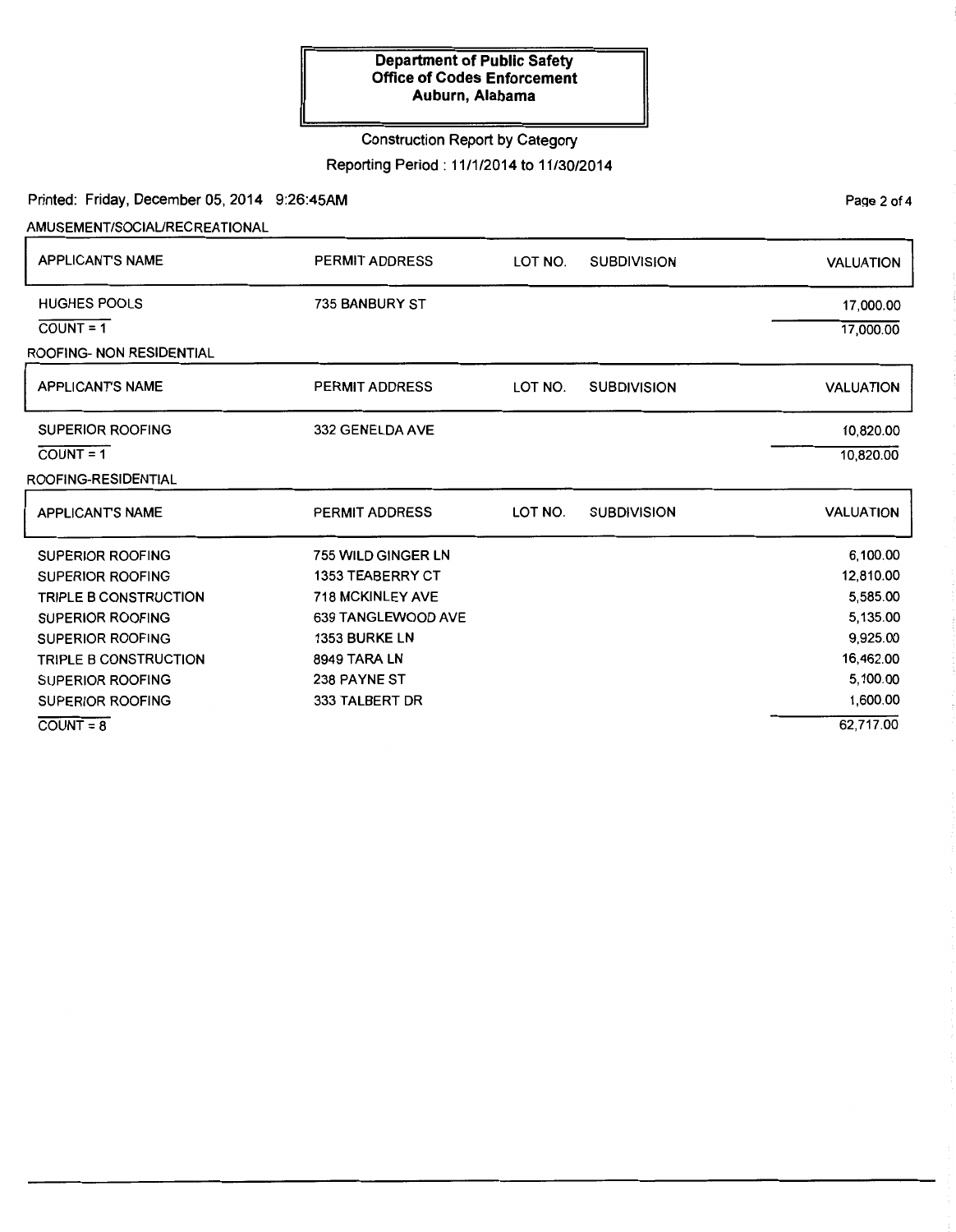# Construction Report by Category Reporting Period : 11/1/2014 to 11/30/2014

## Printed: Friday, December 05, 2014 9:26:45AM

### SINGLE FAMILY HOUSE-DETACHED

| <b>APPLICANT'S NAME</b>      | <b>PERMIT ADDRESS</b>                      | LOT NO.                       | <b>SUBDIVISION</b>           | <b>VALUATION</b> |
|------------------------------|--------------------------------------------|-------------------------------|------------------------------|------------------|
| <b>SWC CONSTRUCTION</b>      | 284 SOLAMERE LN                            | 160B                          | <b>SOLAMERE</b>              | 301,619.53       |
| D.R. HORTON INC.             | 2554 MIMMS LN                              | 80                            | <b>MIMMS TRAIL</b>           | 203,941.03       |
| <b>DACK HOMES WEST LLC</b>   | 2085 AUTUMN RIDGE WAY                      | 3                             | <b>AUTUMN RIDGE</b>          | 268,899.44       |
| DACK HOMES WEST LLC          | 2139 AUTUMN RIDGE WAY                      | 23                            | <b>AUTUMN RIDGE</b>          | 206,683.20       |
| DACK HOMES WEST LLC          | 2206 AUTUMN RIDGE WAY                      | 129                           | <b>AUTUMN RIDGE</b>          | 267,350.17       |
| ACUFF CONSTRUCTION, INC.     | <b>1398 FALLS CREST DR</b>                 | 116                           | YARBROUGH FARMS PAHSE 3      | 440,590.38       |
| <b>JAY TOLAND</b>            | 2681 CARRINGTON CT                         | 71                            | <b>WHITE OAKS</b>            | 471,731.58       |
| <b>JAY TOLAND</b>            | <b>1282 FALLS CREST DR</b>                 | 62                            | YARBROUGH FARMS PH II        | 402,053.49       |
| <b>HOLLAND HOMES INC.</b>    | 2179 KEYSTONE DR                           | 39                            | <b>SHADOW WOODS</b>          | 291,224.87       |
| HOMEWORKS OF ALABAMA INC     | 2234 N DONAHUE DR                          | 63                            | <b>OAK GROVE</b>             | 276,880.40       |
| <b>EASTBROOK HOMES</b>       | 759 SHELTON COVE LN                        | 58                            | <b>SHELTON COVE</b>          | 258,413.79       |
| DILWORTH DEVELOPMENT         | <b>1713 YARBROUGH FARMS</b><br><b>BLVD</b> | 37                            | YARBROUGH FARMS PAHSE 3      | 301,980.65       |
| RIDGE CREST PROPERTIES LLC   | 1657 OVERHILL CT                           | 7A                            | <b>HIGHLANDS</b>             | 205,900.00       |
| RIDGE CREST PROPERTIES LLC   | 2194 N DONAHUE DR                          | 55                            | <b>HIGHLANDS</b>             | 250,000.00       |
| D.R. HORTON INC.             | 2638 MIMMS LN                              | 101                           | <b>MIMMS TRAIL</b>           | 228,380.66       |
| HOMEWORKS OF ALABAMA INC     | 738 QUEENS WAY                             | 12                            | <b>CHARLESTON PLACE</b>      | 207,932.85       |
| DILWORTH DEVELOPMENT         | 1530 MARIE LOOP                            | 50                            | <b>EAST LAKE SUBDIVISION</b> | 353,160.35       |
| <b>GEORDAN COMMUNITIES</b>   | 310 FLAGSTONE PL                           | 75A                           | STONEWOOD FARMS              | 263,394.92       |
| <b>GEORDAN COMMUNITIES</b>   | 295 QUARRY PL                              | 99                            | <b>STONEWOOD FARMS</b>       | 328,194.86       |
| <b>PAUL REGISTER</b>         | <b>1896 HILLBROOK CIR</b>                  | 15                            | <b>HILLBROOKE</b>            | 261,739.11       |
| <b>STONE MARTIN BUILDERS</b> | 723 BANBURY ST                             | 30                            | <b>COTSWOLDS</b>             | 371,602.88       |
| <b>EASTBROOK HOMES</b>       | 2249 RED TAIL LN                           | 297                           | <b>PRESERVE</b>              | 301,342.50       |
| <b>CHRIS ROGERS</b>          | 1255 FALLS CREST DR                        | 85                            | YARBROUGH FARMS PH II        | 423,792.03       |
| <b>STONE MARTIN BUILDERS</b> | 629 DEER RUN RD                            | 175                           | <b>LUNDY CHASE</b>           | 203,506.71       |
| <b>STONE MARTIN BUILDERS</b> | <b>1305 SOUTHRIDGE CT</b>                  | 29                            | <b>CYPRESS POINT</b>         | 318,908.90       |
| THE WORTHY GROUP, INC.       | 730 QUEENS WAY                             | 14<br><b>CHARLESTON PLACE</b> |                              | 264,631.44       |
| <b>CARRIAGE HOMES LLC</b>    | 2072 RICHLAND RD                           | 1                             | <b>FOLMAR</b>                | 510,000.00       |
| <b>JRB HOMES INC.</b>        | 1104 OWENS RD                              | 5A<br><b>HEAD ESTATES</b>     |                              | 435,000.00       |
| <b>HOMESTEAD RESIDENTIAL</b> | 1818 WINGFIELD CROSSING                    | 415                           | <b>CAMDEN RIDGE</b>          | 231,931.74       |
| $COUNT = 29$                 |                                            |                               |                              | 8,850,787.48     |
| STORE/CUSTOMER SERVICE       |                                            |                               |                              |                  |
| <b>APPLICANT'S NAME</b>      | PERMIT ADDRESS                             | LOT NO.                       | <b>SUBDIVISION</b>           | <b>VALUATION</b> |
| THE INFINITY GROUP           | 2431 E GLENN AVE                           |                               |                              | 685,000.00       |
| $COUNT = 1$                  |                                            |                               |                              | 685,000.00       |

PaQe 3 of 4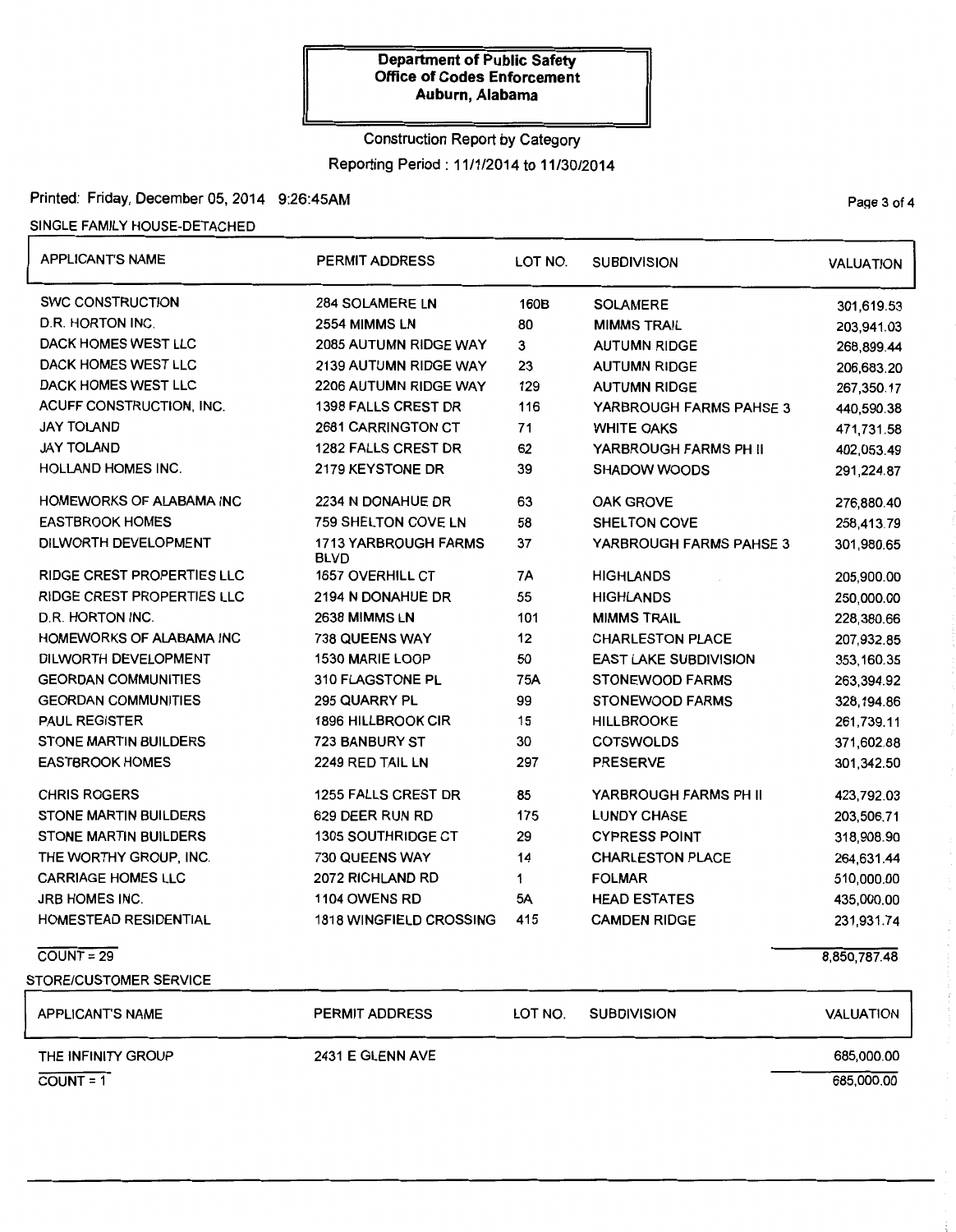## Construction Report by Category

## Reporting Period : 11/1/2014 to 11/30/2014

Printed: Friday, December 05, 2014 9:26:45AM

STRUCTURE OTHER THAN BUILDING

| <b>APPLICANT'S NAME</b>                     | <b>PERMIT ADDRESS</b> | LOT NO. | <b>SUBDIVISION</b>  | <b>VALUATION</b>         |
|---------------------------------------------|-----------------------|---------|---------------------|--------------------------|
| INSTRUMENT TECHNICAL SERVICE<br>$COUNT = 1$ | 1627 OPELIKA RD       |         | <b>VILLAGE MALL</b> | 140,000.00<br>140,000.00 |

TOTAL COUNT= 64

TOTAL VALUATION =

10,525,350.32

Klin Mir

**BUILDING OFFICIAL** 

Page 4 of 4